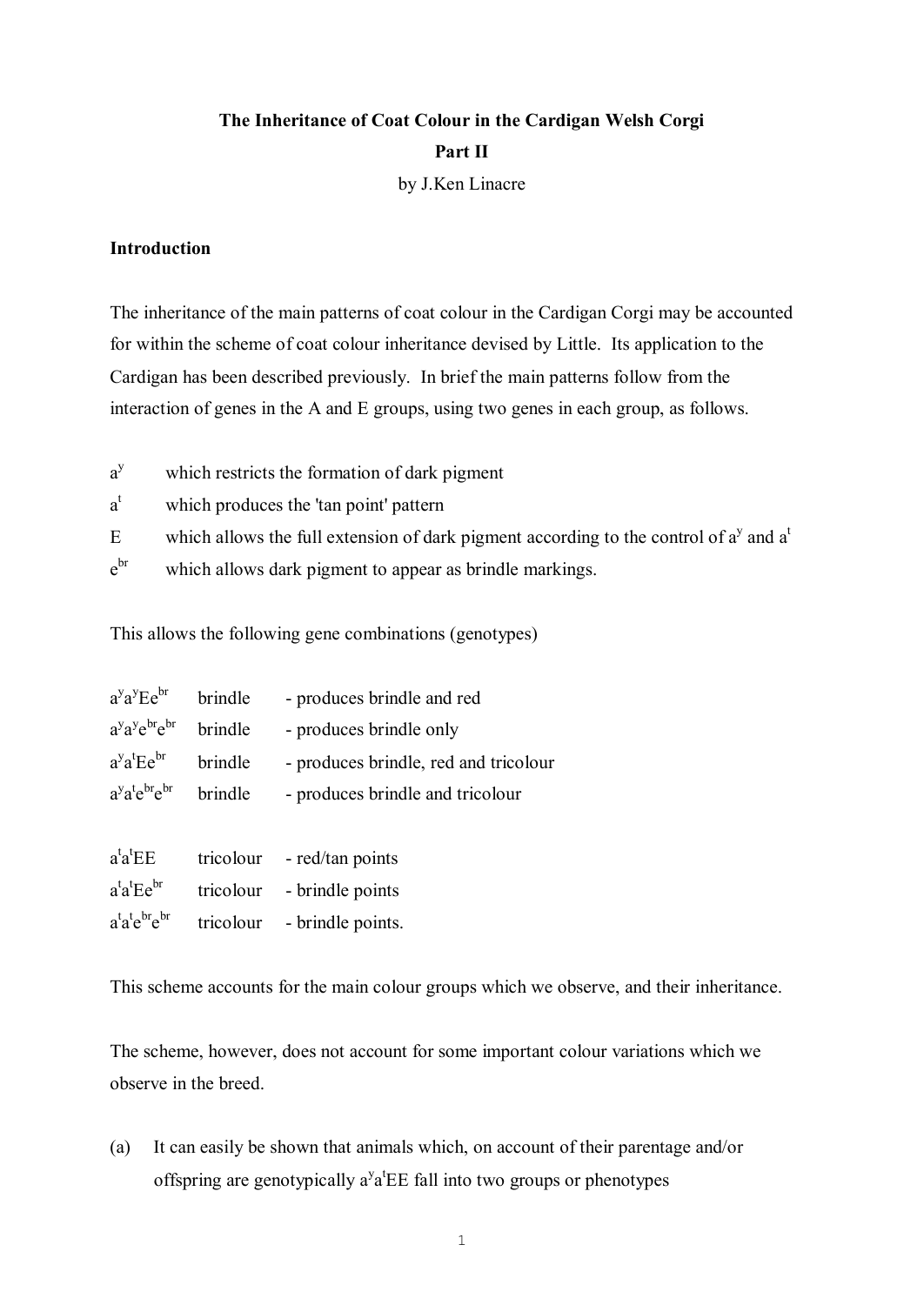- animals which are essentially red
- animals which are sable, i.e. have extensive black markings in the coat which usually 'shadow' the tan point marking pattern, associated with  $a<sup>t</sup>$

Hence there are two phenotypes associated with the same genotype. This indicates that the two-group genotype statement is inadequate.

- (b) The brindle colour in the Cardigan Corgi is found in a wide range from very lightly marked brindle to the almost black. The colour range might be roughly divided into four groups, light brindle, mid brindle, dark brindle and black brindle, these being defined in terms of the intensity of the brindle markings and without reference to the ground colour (which may range from bright red, through paler shades, almost to a grey). However, the brindle range is practically continuous, and while there might be considerable agreement in assigning many dogs to these four groups, in many cases such an assignment would be very subjective. While Little's scheme offers four genotypes producing brindle colouring, they do not correspond to the four phenotype groupings we have discussed. It is possible, on account of their parentage and/or offspring, to classify the genotype of many of the well known dogs according to the scheme, and to show that dogs within a given genotype cover the whole phenotype range. Table 1A discusses dogs which are genotypically  $a^{y}a^{t}Ee^{br}$ . Hence the two-group genotype statement based on Little's scheme is adequate to describe and define the inheritance and transmission of brindle colouring, but is unable to adequately define the colour range.
- (c) In the Cardigan Corgi, the tan point pattern always produces what one might term a full tricolour, with black cap, back, sides and upper limbs. The saddle back tricolour is seldom, if ever found. However, within the tricolours, one may distinguish dogs which have a light red/tan undercoat and those which have a black undercoat. Within the tricolours themselves, the distinction is not important. However, it can be of some importance in considering tricolours for blue merle breeding. If a blue merle (which can be considered as a modified tricolour) carries a red/tan undercoat, it gives a red cast to or can show through a blue topcoat. The genotype statements based on Little's scheme do not distinguish the light and dark undercoat phenotypes in the tricolours.

2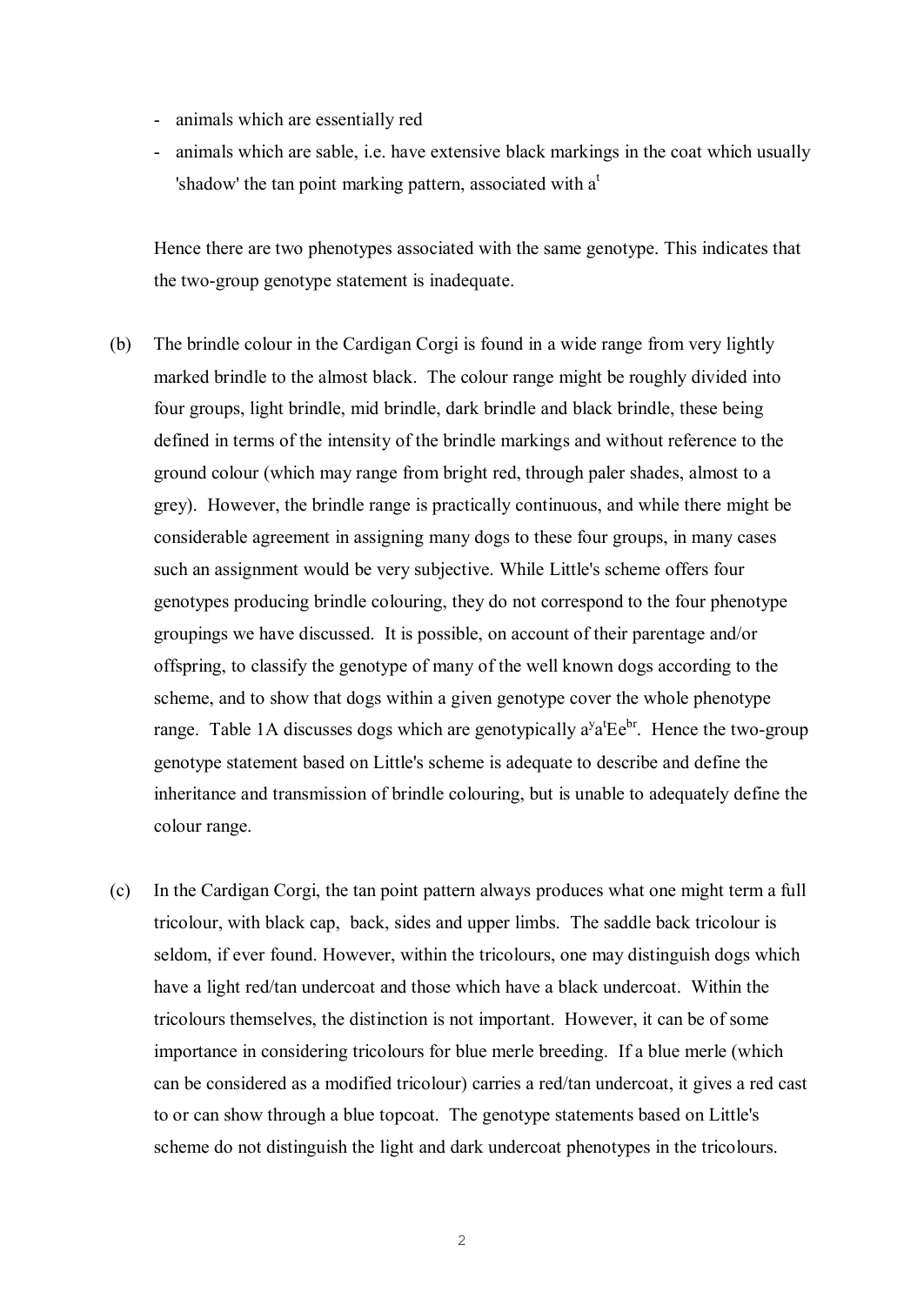This paper discusses the possibility of extending the two-group genotype statement, by inclusion of a third gene group, its ability to account for the phenotype differences discussed above, and, based on the comparison with breeding experience, the properties which are required for this group to move towards an adequate genotype-phenotype matching. This paper discusses the problem in relation to the Cardigan Corgi, but the introduction of such a third gene grouping into the description of basic coat colour patterns could be important with respect to other breeds. This will be discussed in a later paper.

## **The Postulated Third Gene Group**

The phenotype differences in the red sable, brindle and tricolour coat patterns discussed above might be expected to be accounted for by separate modifiers, but this paper examines the possibility of linking the effects to the operation of a single modifier group. It is postulated to act interactively with the well established A and E groups. In the Cardigan Corgi, it is necessary to postulate two genes in the group, designated as  $\eta$  and  $\eta^{\dagger}$ .  $\eta^{\dagger}$  promotes the extension of dark pigments in the coat, relative to the effect of n, within the basic patterns governed by the A and E group genes. It is further postulated that  $\eta$  is dominant to  $\eta^+$ . Consideration of breeding data however shows that the dominance may not be complete, and that the penetration may vary according to the A and E group genes present: there appears to be more penetration of the effects in the brindles than in the red sables.

At present the postulated scheme has been established with reference to only a limited amount of breed data. It must therefore be clearly recognised as an hypothesis, providing a basis and framework for further testing.

### **Red Sables**

It is postulated that, of dogs having the genotype  $a^y a^t \text{EE}$ , those carrying the genes  $\eta \eta$  have few if any black hairs in the coat, while those carrying  $\eta^+\eta^+$  have extensive sable markings. Trying and testing this postulate against case history, it would appear that in this case  $\eta$  is dominant to  $\eta^+$ , and dogs carrying  $\eta \eta^+$  show little black in the coat.

The Dilwel line was founded on the red pointed tricolour bitch Blinkbonny Morva, and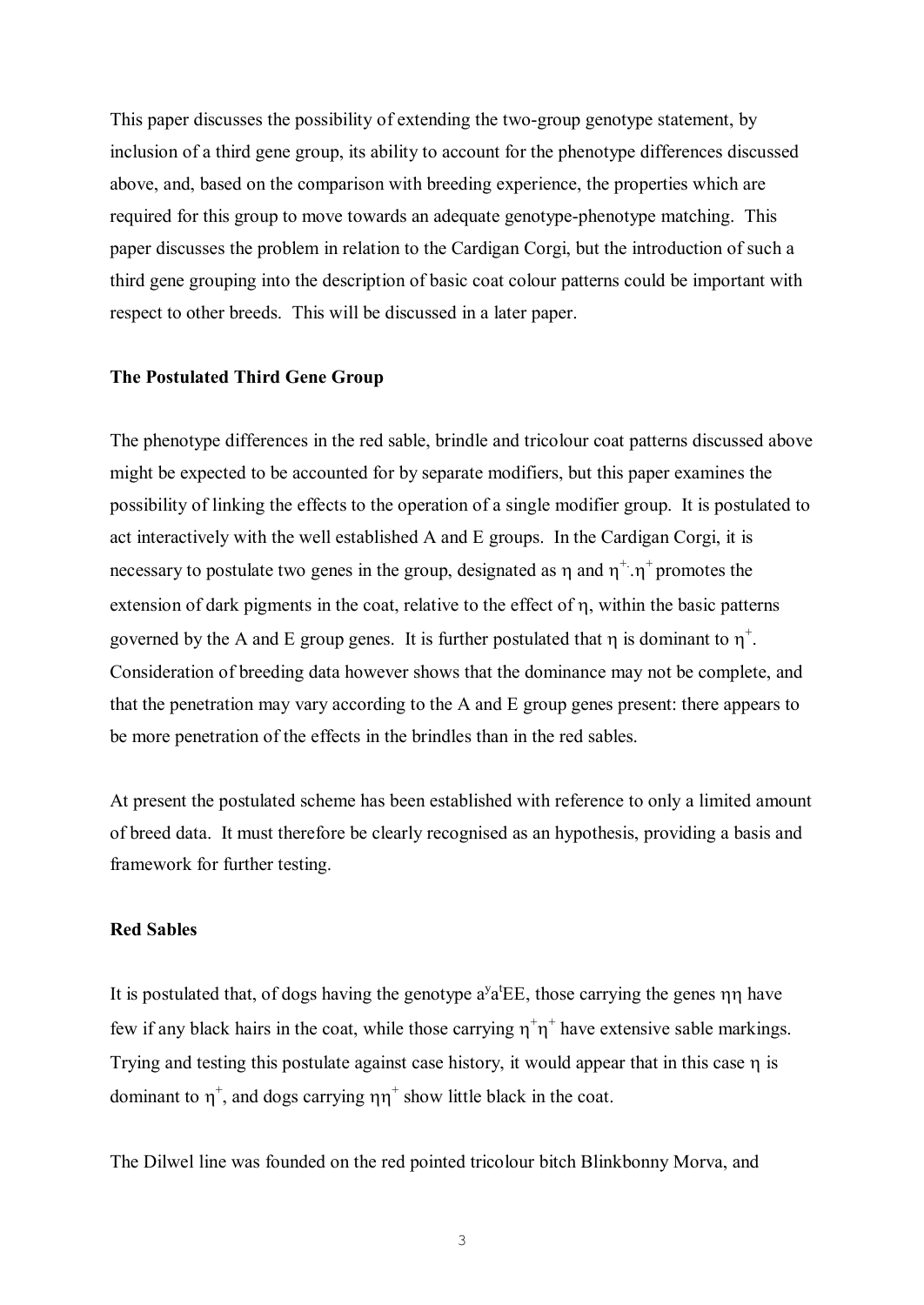progressed through the brindle Dilwel Gweno  $(a^{\gamma}a^tEe^{br})$  and the red Dilwel Glesni  $(a^{\gamma}a^tEE)$ . Yet it produced very few tricolours. This is believed to be due to extensive use of red dogs having the genotype  $a^y a^y E E$ , notably Teilo Bryn and his son Ch. Southpark Gerwyn and records support this view. The line did however produce some heavily marked sables, Ch. Dilwel Gwynfil, Dilwel Magpie, SA.Ch. Dilwel Rosina and Am.Ch. Dilwel Rowena, the two latter daughters of the red bitch Dilwel Gwarwen by Teilo Bryn x Dilwel Gweno. Using the h scheme, we would postulate as follows:

Teilo Bryn ( $a^ya^yEE$ ) x Dilwel Gweno  $(a^ya^tEe^{br})$  $\downarrow$ Ch. Southpark Gerwyn  $(a^{y}a^{y}E E \eta \eta^{+})$  x Dilwel Gwarwen  $(a^{y}a^{t}E E \eta \eta^{+})$  $\downarrow$ Dilwel Rowena  $(a^{y}a^{t}E E \eta^{+}\eta^{+})$ 

The important pair here are Gwarwen and Rowena. Since Rowena was a heavily marked sable, postulated to be  $\eta^+\eta^+$ , Gwarwen must carry  $\eta^+$ , yet being a red with no black coat hair, must herself have been  $\eta \eta^+$ . Hence  $\eta$  must be dominant to  $\eta^+$ . Also, Gwarwen must carry a<sup>t</sup> to be able to transmit it to Rowena.

A similar case may be made with respect to Dilwel Magpie

Teilo Bryn ( $a^ya^yEE$ ) x Dilwel Glensi ( $a^ya^tEe$ )  $\downarrow$ Ch. Southpark Gerwyn  $(a^{y}a^{y}E E \eta \eta^{+})$  x Int.Ch. Dilwel Maggie  $(a^{y}a^{t}E E \eta \eta^{+})$  $\downarrow$ Dilwel Magpie  $(a^{y}a^{t}E E \eta^{+}\eta^{+})$ 

Dilwel Maggie was a red bitch, with little if any black in the coat. The  $a^t$  gene is certain since, mated to Am.Ch. Springdale Droednoeth in USA, she produced the tricolour Am.Ch. Hillsborough Lets Pretend.

Note that in using the  $\eta$  group, genes must be assigned to the  $a^{\gamma}a^{\gamma}EE$  red dogs. The  $\eta$  genes would not then be expected to produce black hair in the coat, since the A and E group genes present work against that, but they are important in determining the colour of the offspring, and must be correctly assigned. This requirement may make it more difficult to establish the AEh group scheme than the AE scheme. Clearly considerably more work is required using detailed data on other breeding lines: preliminary work done to date is encouraging.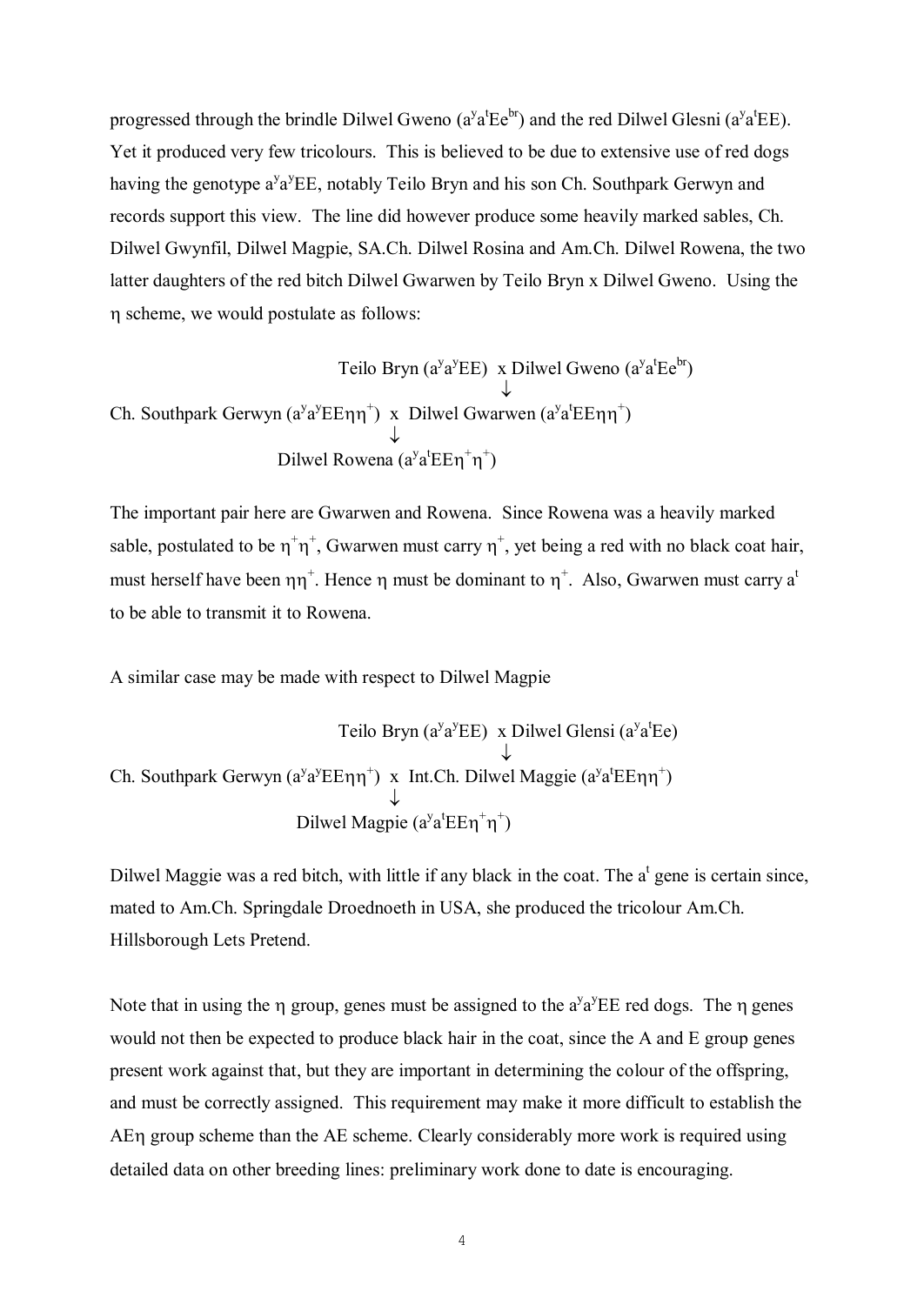#### **Brindles**

It is postulated the brindle carrying the  $\eta\eta$  genes will be light brindles and dogs carrying the  $\eta^+\eta^+$  genes will be dark brindles. We have seen that, in the sables, the a<sup>t</sup> gene with the  $\eta^+\eta^+$ doublet would be expected to and apparently does lead to black hair in the coat. Hence we might expect that brindles carrying  $a^t \eta^+ \eta^+$  would be dark. On the other hand,  $a^t \eta \eta$  does not produce dark hair in the red/sable. Hence we might expect little difference in colour between  $a^{y}a^{y}$ ηη and  $a^{y}a^{t}$ ηη brindles. Table 1B lists several dogs which can be classified in the AE group scheme: these can be compared also with the dogs in Table 1A. Examination of these data suggests that the darkness of the brindle markings is not sensitive to whether  $Ee^{br}$  or  $e^{br}e^{br}$ genes are carried. It is thought that the important factor is the  $\eta$  and  $\eta^+$  genes, reacting with a<sup>t</sup>. Hence we would expect a 'colour scale' rather as given below; with at present some uncertainty in the middle range of the scale.

$$
a^{y}a^{y}Ee^{br}\eta\eta \qquad \} a^{y}a^{t}Ee^{br}\eta\eta \qquad \} light brindle
$$
  
\n
$$
a^{y}a^{y}e^{bt}e^{br}\eta\eta^{+} \qquad \} a^{y}a^{t}Ee^{br}\eta\eta^{+} \qquad \} mid brindle
$$
  
\n
$$
a^{y}a^{y}e^{bt}e^{br}\eta\eta^{+} \qquad \} a^{y}a^{t}Ee^{br}\eta\eta^{+} \qquad \} mid brindle
$$
  
\n
$$
a^{y}a^{y}Ee^{br}\eta^{+}\eta^{+} \qquad \} a^{y}a^{t}Ee^{br}\eta\eta^{+} \qquad \} dark brindle
$$
  
\n
$$
a^{y}a^{t}Ee^{br}\eta^{+}\eta^{+} \qquad \} black brindle
$$
  
\n
$$
a^{y}a^{t}e^{bt}e^{br}\eta^{+}\eta^{+} \qquad \} black brindle
$$

Consideration of some breeding data suggests that this scheme can be successfully used. It suggests however, that in the brindle range penetration is not complete, and that while  $\eta\eta$ dogs are light brindle and  $\eta^+\eta^+$  dogs dark,  $\eta\eta^+$  animals are not light brindles, as they would be if  $\eta$  was dominant to  $\eta^+$  in the brindles, but are mid brindle shades. Thus  $\eta$  and  $\eta^+$  genes are interacting with the  $e^{br}$  gene. Thus we find that in some cases matings of mid brindles can produce light brindles, and in other cases, such matings can produce dark brindles, suggesting that the mid brindles in these cases carry  $\eta \eta^+$ . For examples we may cite

Ch. Joseter Mudwin and Apollinaris Columbine producing the light brindle Ch. Beckonpenn Gwyneth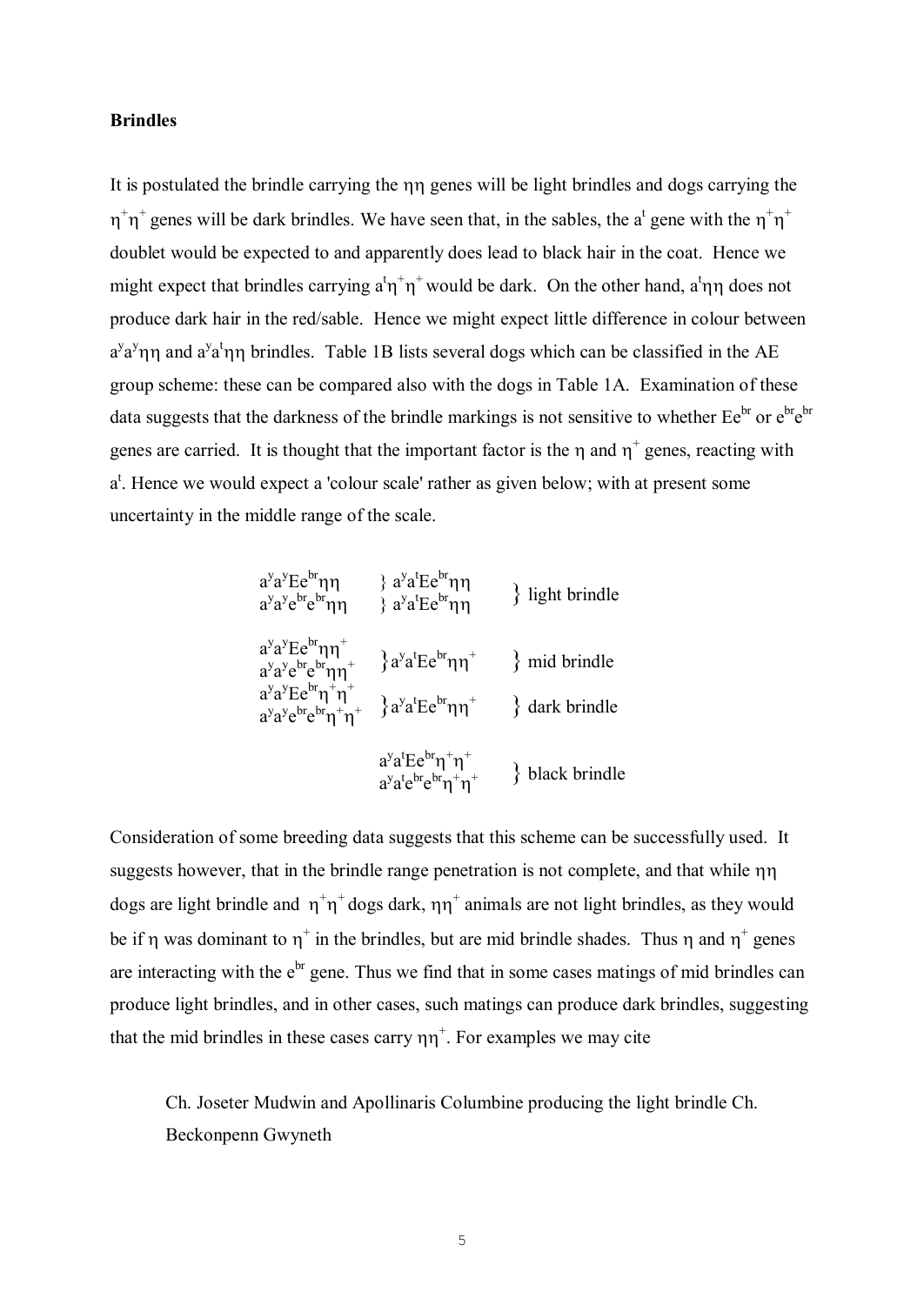Ch. Baileswood Gwythyr and Ch. Baileswood Bloddeuwedd producing the black brindle Ch. Baileswood Essyllt.

We might further note, in support of this explanation of the light-dark brindle range, that there are some brindle strains which tend to produce light brindles, and others which tend to produce dark brindles.

Again, while work done to date is encouraging and supports the proposed scheme, much further testing is required against a substantial body of evidence. Again, it will be necessary to correctly identify the  $\eta$  and  $\eta^+$  genes carried by the red dogs involved.

#### **Tricolours**

It is postulated that in tricolours, dogs carrying the  $\eta\eta$  gene combination may be expected to have light coloured undercoat, while dogs carrying  $\eta^+\eta^+$  would have black undercoats.

At present it is not possible to offer any evidence to support or to test this hypothesis. Tricolours are rather few in number and there are no recorded reliable data on the undercoat colours.

#### **Reds**

It has been pointed out that in using the proposed three group AE $\eta$  scheme, it is necessary to correctly assign  $\eta$  and  $\eta^+$  genes to the a<sup>y</sup>a<sup>y</sup>EE red dogs involved in the breeding lines. While it is postulated that  $\eta$  and  $\eta^+$  affect the black colour in the coat, it should be remembered that there is dark pigment in the coat of the red dogs, but the melanine granules are distributed and not aggregated. It is possible that this distribution, or granule size and shape might be influenced by the  $\eta$  and  $\eta^+$  genes, and that this might influence the red colour. If it proves possible from an examination of an extensive body of breeding data to assign  $\eta$  and  $\eta^+$  genes to a large number of red dogs, it will be desirable to see if there is any correlation between the red shade and the  $\eta$  and  $\eta^+$  genes carried.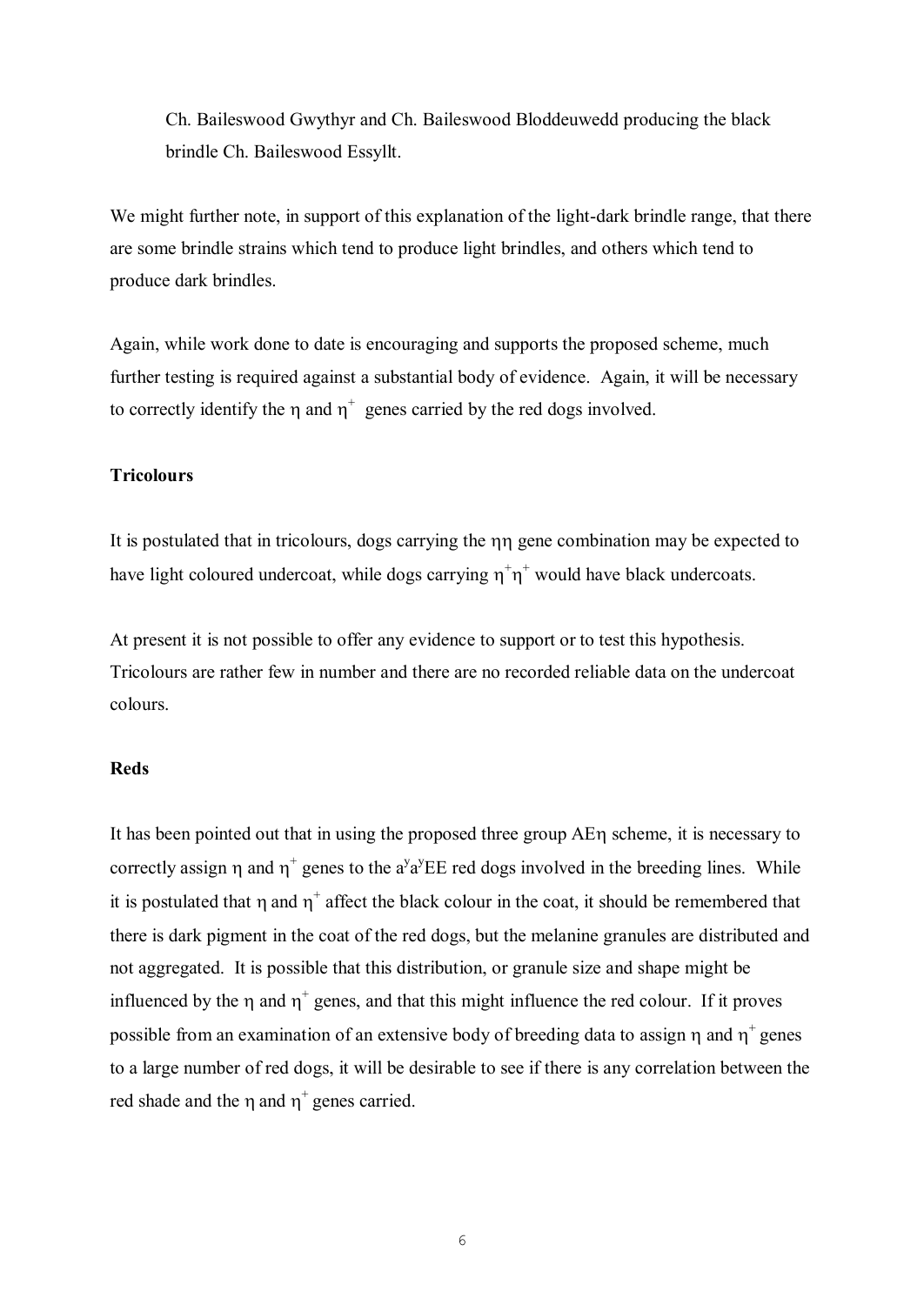## **General Observations**

The introduction of an additional group of genes, reacting interactively with the A and E groups, appears to offer a considerably more accurate description of the colours found in the Cardigan Corgi, than is possible using the A and E groups alone. The properties required for this additional gene group can be adequately defined and are reasonable and simple. The preliminary work done to date supports the hypothesis.

Using the two group A and E group scheme, 9 genotypes could be identified, giving rise to an extensive range of litter or breeding patterns, as has been discussed previously. Using the three group AE $\eta$  group scheme, there are 27 possible genotypes,  $\eta \eta$ ,  $\eta \eta^+$  and  $\eta^+ \eta^+$  variants being possible with each of the previous 9. Hence the possible pattern of offspring of matings is very extensive, and since the numbers of whelps in a litter is so small a fraction of the possible range of variants, there is little point in trying to use the scheme predictively. Indeed it might cynically be argued that with so wide a range of possible genotypes it should be possible to offer an explanation for anything!

Another consequence of this range of variety is that there is little point in seeking support for the proposed scheme or model in the ratios of identifiable phenotypes. There can indeed be no very hard test. All that appears to be possible is to test the consistency of the model through several litters from the more well known dogs, and through several generations. Insofar as that can be done through individual dogs, results to date are encouraging but whole litter data are required to increase both the input data and the severity of the test.

#### **Some Further Extensions and Applications of the Three Group Scheme**

There are two possible further extensions and applications to which it is worth drawing some attention at this time.

There are very few data available in the UK on off-coloured merles. The ginger merle so called is the product of blue merle and brindle matings, and is essentially a brindle modified by carrying the M gene which produces merling. However, there is evidence in the breed history, though limited, that brindle dogs have been known which carried and transmitted the M gene. Such dogs as adults were apparently normal brindles: it is not known if they showed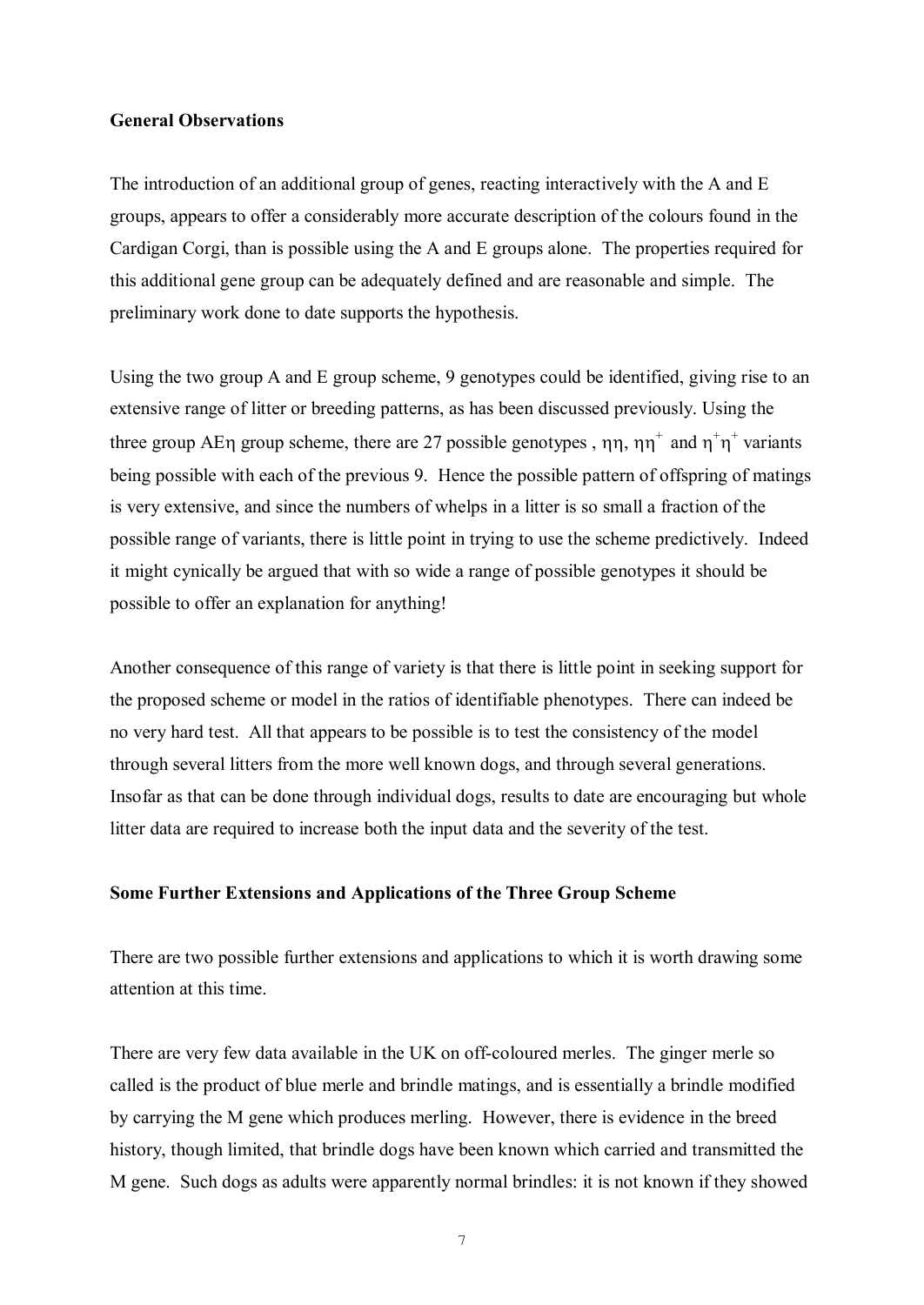any marks of merling in the very young puppy coat. Why the difference? This effect may be related to the  $\eta$  and  $\eta^+$  genes carried. However, at present this can be no more than a suggestion, and considerably more input data are required to test it.

A possible extension of the scheme proposed may explain the one or two cases recorded which suggest that brindle offspring have been produced from matings of two reds. This appears to be very rare in the breed, but is not unknown in other breeds: Little instances data in Great Danes which he explains by suggesting that in one of the dogs the brindle markings may have been so slight that they were not noticed! The extension would be to include in the series a  $\eta$ <sup>-</sup> gene, which reduced the amount of dark pigment relative to the  $\eta$  gene. Logically it would be expected to be at the head of the  $\eta$  group, and be dominant to  $\eta$ . Thus  $\eta \dot{\eta}$  dogs carrying the e<sup>br</sup> gene might be phenotypically reds, but mated to red dogs carrying  $\eta$  and/or  $\eta^+$ genes, might be expected to produce brindle offspring. If the gene  $\eta$  was ever prevalent in the breed, it would appear from general experience to be very rare now, if present at all. In the recorded case of brindles from reds which is important, the red offspring in the litter were very little bred from. It is of course quite possible to easily eliminate effects associated with a dominant gene from a breed, simply by not breeding from the stock involved. It is generally acknowledged that in the prewar years, there was a much higher proportion of reds than brindles: that may or may not be associated with the presence at that time of  $\eta$  in the breeding stock.